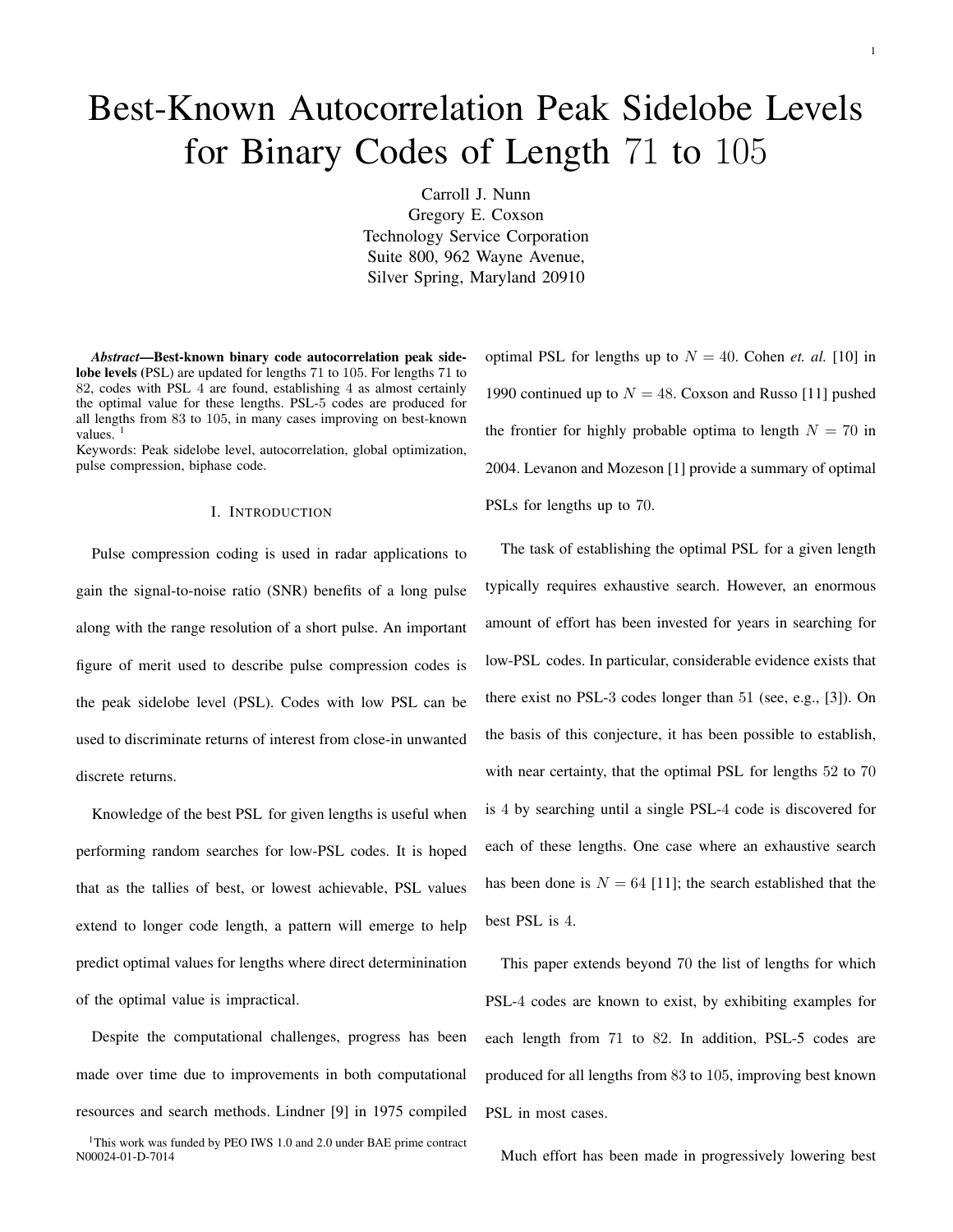known PSL for some lengths above 82. Ferrara [2] has compiled a list of the lowest PSL values up to  $N = 100$ , found by a variety of search methods. In the range from  $N = 83$ to  $N = 100$ , best-known PSL values have been, up until now either 5, 6 or 7. We show that for all these lengths, as well as lengths from 101 to  $N = 105$ , the best PSL is no higher than 5.

The searches involved a combination of several global optimization methods. The earlier searches were run on a 2.8 gigahertz Pentium machine, but the later ones were transferred to a Beowulf cluster with eighteen 2.2-gigahertz AMD singlecore Athlon processors.

# II. MATHEMATICAL NOTATIONS AND DEFINITIONS

Let  $x$  be a binary code of length  $N$ , considered as a sequence  $\{x_1, x_2, \ldots, x_N\}$ , where  $x_i$  can be either 1 or  $-1$ . In this paper, the term "binary code" will refer to this specific set of element choices. The aperiodic autocorrelation of  $x$  is a sequence of length  $2N - 1$  defined by

$$
ACF_x = x * \overline{x}
$$

where  $*$  is aperiodic convolution and  $\overline{x}$  means the left-right transposition, or reversal, of  $x$ . Element  $k$  is

$$
ACF_x(k) = \sum_{i=1}^{k} x_i x_{N+i-k}
$$

for  $k = 1, \ldots, 2N - 1$ .

The peak of the autocorrelation is  $ACF(N)$  and always has value N. The other elements are referred to as sidelobes. The peak sidelobe level for a given binary code  $x$  is defined as

$$
\mathrm{PSL}_x = \max_{k \neq N} |\mathrm{ACF}(k)|.
$$

Another measure of sidelobe level is integrated sidelobe levels, or ISL. It is defined in decibels as

$$
ISL_x = 10 * log_{10} \left[ \Sigma_{k \neq N} \left( \frac{ACF_x(k)}{N} \right)^2 \right].
$$

Where low PSL relates to rejecting unwanted point returns near a return of interest, ISL relates to ignoring unwanted distributed returns near a return of interest.

### III. RESULTS

We were able to find PSL-4 codes for lengths 71 up to 82. These are shown in Table I. It has long been presumed there are no binary codes beyond length 51 with PSL less than 4; so these are likely to be optimal-PSL codes.

| Table 1 (Codes with PSL=4) |                       |            |  |  |
|----------------------------|-----------------------|------------|--|--|
|                            |                       | Comparison |  |  |
| 71                         | 63383AB6B452ED93FE    | 5 [12]     |  |  |
| 72                         | E4CD5AF0D054433D82    | 5 [6]      |  |  |
| 73                         | 1B66B26359C3E2BC00A   | 6[6]       |  |  |
| 74                         | 36DDBED681F98C70EAE   | 5 [2]      |  |  |
| 75                         | 6399C983D03EFDB556D   | 6 [6]      |  |  |
| 76                         | DB69891118E2C2A1FA0   | 5[6]       |  |  |
| 77                         | 1961AE251DC950FDDBF4  | 6 [7]      |  |  |
| 78                         | 328B457F0461E4ED7B73  | 5[6]       |  |  |
| 79                         | 76CF68F327438AC6FA80  | 6 [6]      |  |  |
| 80                         | CE43C8D986ED429F7D75  | 6 [7]      |  |  |
| 81                         | 0E3C32FA1FEFD2519AB32 | 6 [6]      |  |  |
| 82                         | 3CB25D380CE3B7765695F | 5 [6]      |  |  |

Table 1 lists codes in hexadecimal, identifying 1 and −1 in the code with 1 and 0 in the hexadecimal representation. For lengths that are not multiples of 4, zeros are added at the left side of the code before converting to hexadecimal.

To illustrate both the scope of the search effort and the increasing difficulty of finding PSL-4 codes as the code length reaches the low 80s, consider three lengths for which a comparable number of PSL-5 codes were collected. For length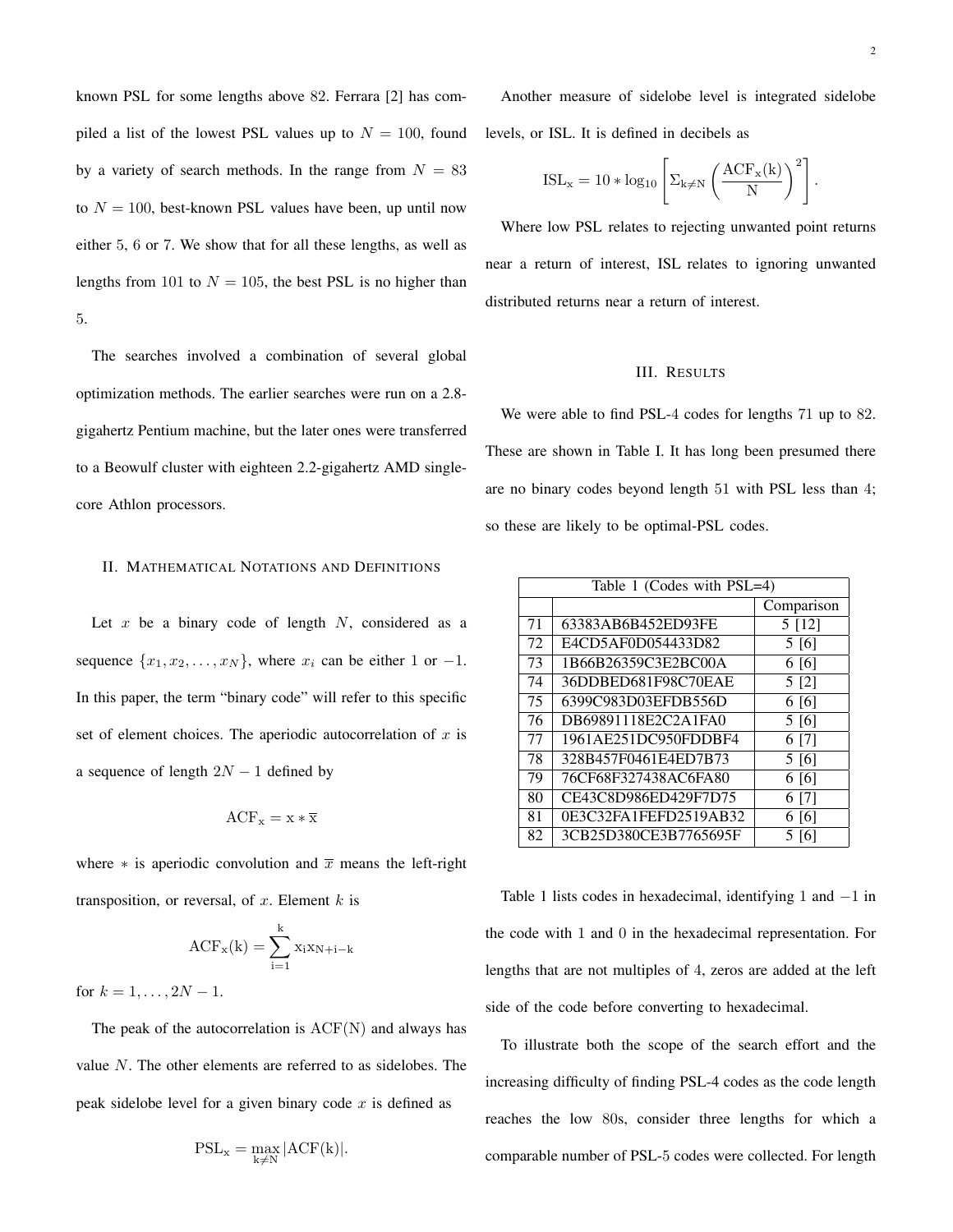64, we found 563, 512 codes with PSL 5 or better; of these, 1, 151 actually achieve a PSLof 4 and another 2, 010 would achieve PSL of 4 if not for a single sidelobe on each side with size 5. At length 78, the number of codes of PSL 5 or better was 421, 643; of these, only one achieves PSL 4 and 47 have a single size-5 sidelobe on each side. At length 83, despite finding 498, 461 codes of PSL 5 or better, none of them achieve PSL 4 and 17 have a single size-5 sidelobe on each side.

Table 2 gives search results for lengths 83 to 105. For each of these lengths the searches found a PSL-5 code, in most cases improving on the best-known values, which are listed for comparison.

Due to the difficulty of low-PSL code searches, most of the effort to date has concentrated on code lengths below 100. Hence, for lengths above 100, it is hard to find results to compare against. The comparisons in Table 2 for codes of these lengths are against the PSL values of codes of the same length having best known ISL. These best-known ISL values come from tables in [5] and from Knauer's website [6], which at one time maintained an up-to-date status for best known merit factors for code lengths into the 200s. Merit factor is inversely proportional to ISL(see [13]). The tables in [5] list best values for most odd lengths up to 201 and the best merit factors for many even lengths, including 102 and 104. Values from Knauer's website are from August, 2003; the website was removed sometime thereafter.

| Table 2 (Codes with PSL=5) |                             |                        |  |  |
|----------------------------|-----------------------------|------------------------|--|--|
|                            |                             | Comparison             |  |  |
| 83                         | 711763AE7DBB8482D3A5A       | 6 [7]                  |  |  |
| 84                         | CE79CCCDB6003C1E95AAA       | 6 [7]                  |  |  |
| 85                         | 19900199463E51E8B4B574      | 5[6]                   |  |  |
| 86                         | 3603FB659181A2A52A38C7      | 6 [6]                  |  |  |
| 87                         | 7F7184F04F4E5E4D9B56AA      | 6 [6]                  |  |  |
| 88                         | D54A9326C2C686F86F3880      | 5 [3]                  |  |  |
| 89                         | 180E09434E1BBC44ACDAC8A     | 6 [6]                  |  |  |
| 90                         | 3326D87C3A91DA8AFA84211     | 5 [6]                  |  |  |
| 91                         | 77F80E632661C3459492A55     | 7[4]                   |  |  |
| 92                         | CC6181859D9244A5EAA87F0     | 7 [6]                  |  |  |
| 93                         | 187B2ECB802FB4F56BCCECE5    | 6 [6]                  |  |  |
| 94                         | 319D9676CAFEADD68825F878    | [6]<br>6               |  |  |
| 95                         | 69566B2ACCC8BC3CE0DE0005    | 7 [7]                  |  |  |
| 96                         | CF963FD09B1381657A8A098E    | 6 [6]                  |  |  |
| 97                         | 1A843DC410898B2D3AE8FC362   | 7<br>[4]               |  |  |
| 98                         | 30E05C18A1525596DCCE600DF   | 7<br>$\lceil 7 \rceil$ |  |  |
| 99                         | 72E6DB6A75E6A9E81F0846777   | 7 [7]                  |  |  |
| 100                        | DF490FFB1F8390A54E3CD9AAE   | 7[7]                   |  |  |
| 101                        | 1A5048216CCF18F83E910DD4C5  | 7 [8]                  |  |  |
| 102                        | 2945A4F11CE44FF664850D182A  | 7 [6]                  |  |  |
| 103                        | 77FAAB2C6E065AC4BE18F274CB  | 7 [5]                  |  |  |
| 104                        | E568ED4982F9660EBA2F611184  | 8 [6]                  |  |  |
| 105                        | 1C6387FF5DA4FA325C895958DC5 | 11 [4]                 |  |  |
|                            |                             |                        |  |  |

The results in Table 1 and Table 2 support conclusions in the 1986 paper by Kerdock *et. al.* [3]. For PSL values 1 to 5, their paper listed the longest lengths for which each PSL was known to be achievable. They identified length 69 for PSL 4 and length 88 for PSL 5 but added that there were likely numerous PSL-4 codes above 69 and numerous codes with PSL 5 above 88. It is the authors' opinion that it is likely that many PSL -5 codes exist above 105. This opinion is based on the fact that much more search time was devoted to searching for PSL-4 codes for lengths between 80 and 90 than for PSL -5 codes with lengths above 105.

Note that at length 105, a PSL of 5 represents a peak-topeak-sidelobe voltage ratio of 21 to 1. The longest PSL-4 code found, at length 82, achieves a peak-to-peak-sidelobe voltage ratio of 20.5.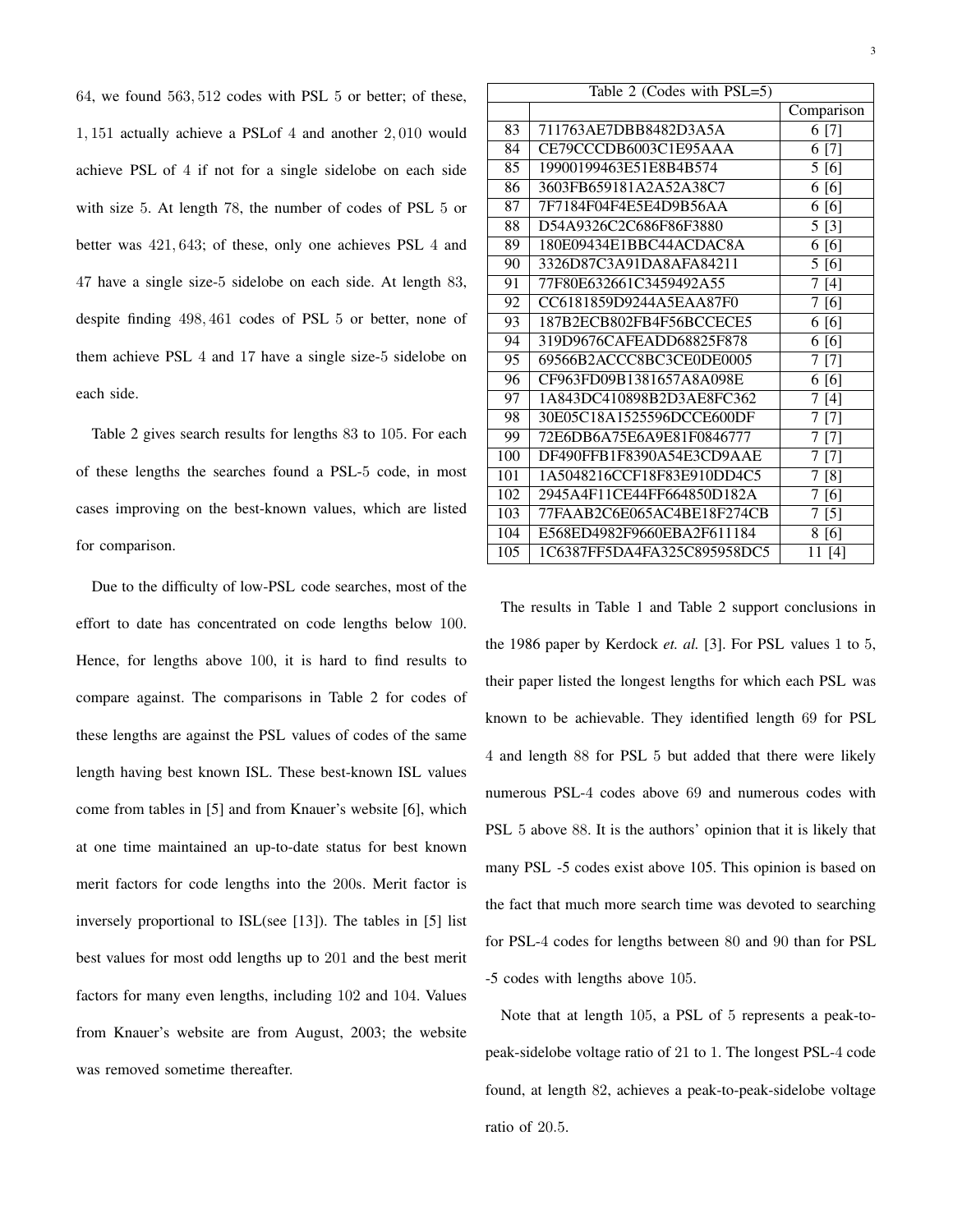| Table $\overline{3}$        |            |                                |  |  |  |  |
|-----------------------------|------------|--------------------------------|--|--|--|--|
| N                           | PSL (dB)   | $\overline{\mathrm{ISL}}$ (dB) |  |  |  |  |
| $\overline{71}$             | $-24.9840$ | $-7.7927$                      |  |  |  |  |
| $\overline{72}$             | $-25.1055$ | $-7.\overline{7815}$           |  |  |  |  |
| $\overline{73}$             | $-25.2253$ | $-7.4077$                      |  |  |  |  |
| $\overline{74}$             | $-25.3434$ | $-8.3864$                      |  |  |  |  |
| $\overline{75}$             | $-25.4600$ | $-8.9642$                      |  |  |  |  |
| $\overline{76}$             | $-25.5751$ | $-8.3528$                      |  |  |  |  |
| $\overline{77}$             | $-25.6886$ | $-7.4117$                      |  |  |  |  |
| 78                          | $-25.8007$ | $-8.7785$                      |  |  |  |  |
| 79                          | $-25.9113$ | $-8.5176$                      |  |  |  |  |
| 80                          | $-26.0206$ | $-7.9588$                      |  |  |  |  |
| $\overline{8}$ <sub>1</sub> | $-26.1285$ | $-8.0329$                      |  |  |  |  |
| 82                          | $-26.2351$ | $-8.1648$                      |  |  |  |  |
| $\overline{83}$             | $-24.4022$ | $-8.1367$                      |  |  |  |  |
| $\overline{8}4$             | $-24.5062$ | $-7.8261$                      |  |  |  |  |
| $\overline{85}$             | $-24.6090$ | $-7.6402$                      |  |  |  |  |
| 86                          | $-24.7106$ | $-8.1438$                      |  |  |  |  |
| $\overline{87}$             | $-24.8110$ | $-8.2137$                      |  |  |  |  |
| $\overline{88}$             | $-24.9103$ | $-8.0118$                      |  |  |  |  |
| $\overline{89}$             | $-25.0084$ | $-7.7821$                      |  |  |  |  |
| $\overline{90}$             | $-25.1055$ | $-7.5681$                      |  |  |  |  |
| 91                          | $-25.2014$ | $-7.3113$                      |  |  |  |  |
| $\overline{92}$             | $-25.2964$ | $-8.1097$                      |  |  |  |  |
| 93                          | $-25.3903$ | $-7.4945$                      |  |  |  |  |
| $\overline{94}$             | $-25.4832$ | $-8.3701$                      |  |  |  |  |
| $\overline{95}$             | $-25.5751$ | $-6.7260$                      |  |  |  |  |
| 96                          | 25.6660    | $-7.0543$                      |  |  |  |  |
| $\overline{97}$             | $-25.7560$ | $-7.1827$                      |  |  |  |  |
| 98                          | $-25.8451$ | $-8.1869$                      |  |  |  |  |
| 99                          | 25.9333    | $-7.8661$                      |  |  |  |  |
| $\overline{100}$            | $-26.0206$ | $-7.5746$                      |  |  |  |  |
| $\overline{101}$            | $-26.1070$ | $-7.2989$                      |  |  |  |  |
| $\overline{102}$            | $-26.1926$ | $-7.5285$                      |  |  |  |  |
| $\overline{103}$            | $-26.2773$ | $-7.9471$                      |  |  |  |  |
| $\overline{104}$            | $-26.3613$ | $-7.8073$                      |  |  |  |  |
| $\overline{105}$            | $-26.4444$ | $-7.7007$                      |  |  |  |  |

Significant effort was made to find PSL-5 codes above 105 with no success. Ultimately, the decision was made to concentrate effort instead on finding better codes for lengths in the 80s, where further progress was then made.

The ISL values associated with the results of Table 1 and 2 are given in Table 3, where they are represented in terms of dB below the peak. The PSL values are given as well, this time in dB below the peak.

# IV. CODES FOUND WITH LOW INTEGRATED SIDELOBE LEVEL

Although low-ISL codes were not the goal, good ISL codes were retained when found during the search for low-PSL codes. The best ISL values achieved for each code length are given in Table 4, alongside the current best-known ISL values for each length. These current bests were based on [5] and the last known results at Knauer's website [6]. This comparison shows that up to length 89, and for lengths 93 through 95 codes were found that are comparable in integrated sidelobe level to the best now known.

The second column of Table 4 indicates whether the current best known ISL belongs to a code with Golay's skew symmetry (see [13]). Often searches for odd-length codes of higher lengths exploit skew symmetry to reduce the search effort by a significant amount. That is, given an odd length  $N$ , the full space of binary codes has size  $2^N$ , while the subspace of skew-symmetric codes has size  $2^{(N-1)/2}$ . Searches over skew-symmetric codes can often yield excellent ISL values but cannot, in general, be relied upon to find optimal-ISL codes.

Skew symmetry can only occur at odd code lengths. However, for some of the even lengths, especially those around 100 and above, the best-known ISL values seem to belong to codes found by local search around skew-symmetric codes having best-known ISL for an adjacent odd length.